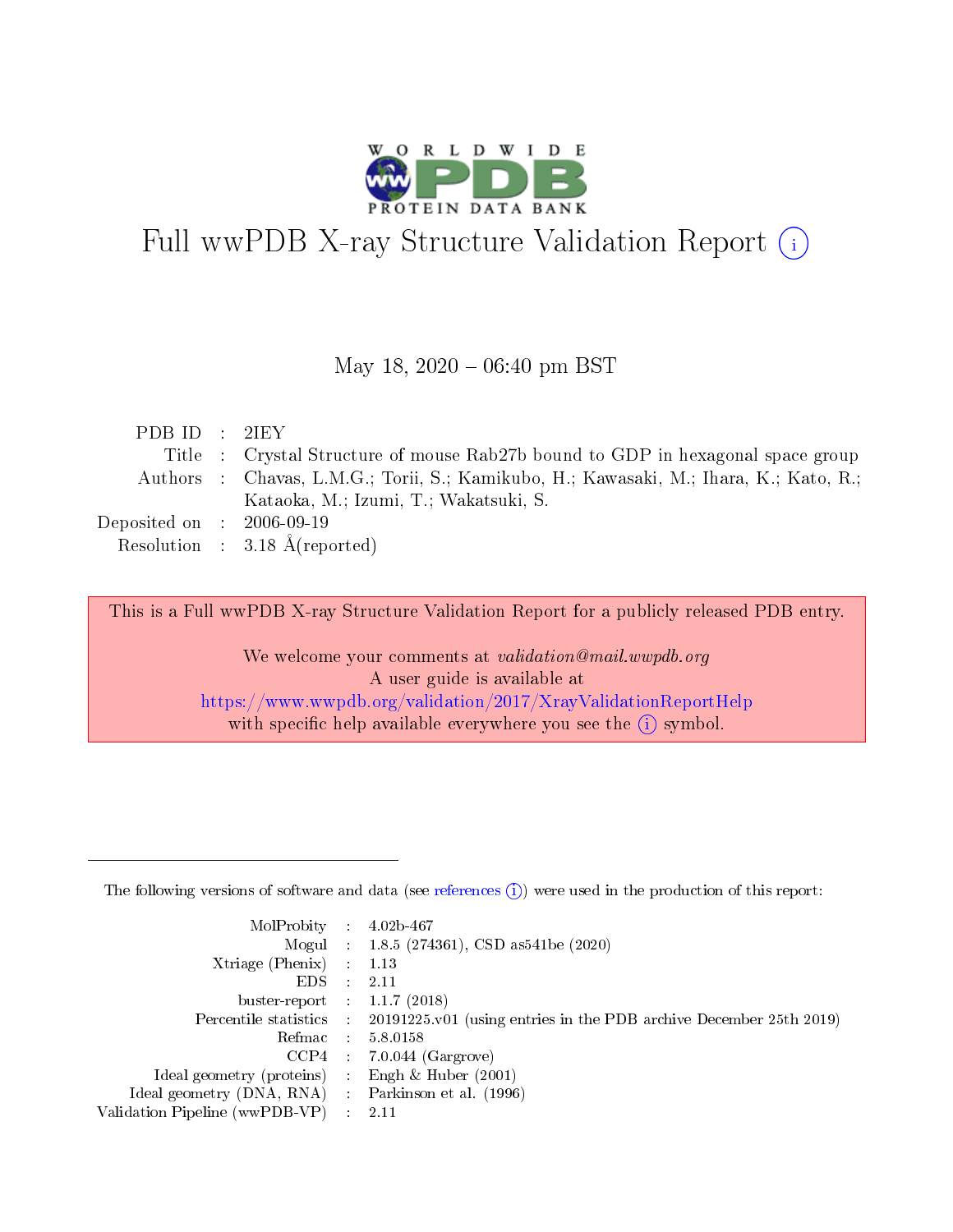# 1 [O](https://www.wwpdb.org/validation/2017/XrayValidationReportHelp#overall_quality)verall quality at a glance  $(i)$

The following experimental techniques were used to determine the structure: X-RAY DIFFRACTION

The reported resolution of this entry is 3.18 Å.

Percentile scores (ranging between 0-100) for global validation metrics of the entry are shown in the following graphic. The table shows the number of entries on which the scores are based.



| Metric                | Whole archive<br>$(\#\text{Entries})$ | <b>Similar resolution</b><br>$(\#\text{Entries},\,\text{resolution}\,\,\text{range}(\textup{\AA}))$ |
|-----------------------|---------------------------------------|-----------------------------------------------------------------------------------------------------|
| $R_{free}$            | 130704                                | $1467(3.20-3.16)$                                                                                   |
| Clashscore            | 141614                                | $1599(3.20-3.16)$                                                                                   |
| Ramachandran outliers | 138981                                | $1574(3.20-3.16)$                                                                                   |
| Sidechain outliers    | 138945                                | $1573(3.20-3.16)$                                                                                   |
| RSRZ outliers         | 127900                                | $1423(3.20-3.16)$                                                                                   |

The table below summarises the geometric issues observed across the polymeric chains and their fit to the electron density. The red, orange, yellow and green segments on the lower bar indicate the fraction of residues that contain outliers for  $>=3, 2, 1$  and 0 types of geometric quality criteria respectively. A grey segment represents the fraction of residues that are not modelled. The numeric value for each fraction is indicated below the corresponding segment, with a dot representing fractions  $\epsilon=5\%$  The upper red bar (where present) indicates the fraction of residues that have poor fit to the electron density. The numeric value is given above the bar.

| Mol | Chain | Length | Quality of chain |     |                 |     |  |
|-----|-------|--------|------------------|-----|-----------------|-----|--|
|     |       | 195    | 2%<br>59%        | 19% | 6%              | 16% |  |
|     |       | 195    | 3%<br>54%        | 25% | $\cdot$ $\cdot$ | 16% |  |

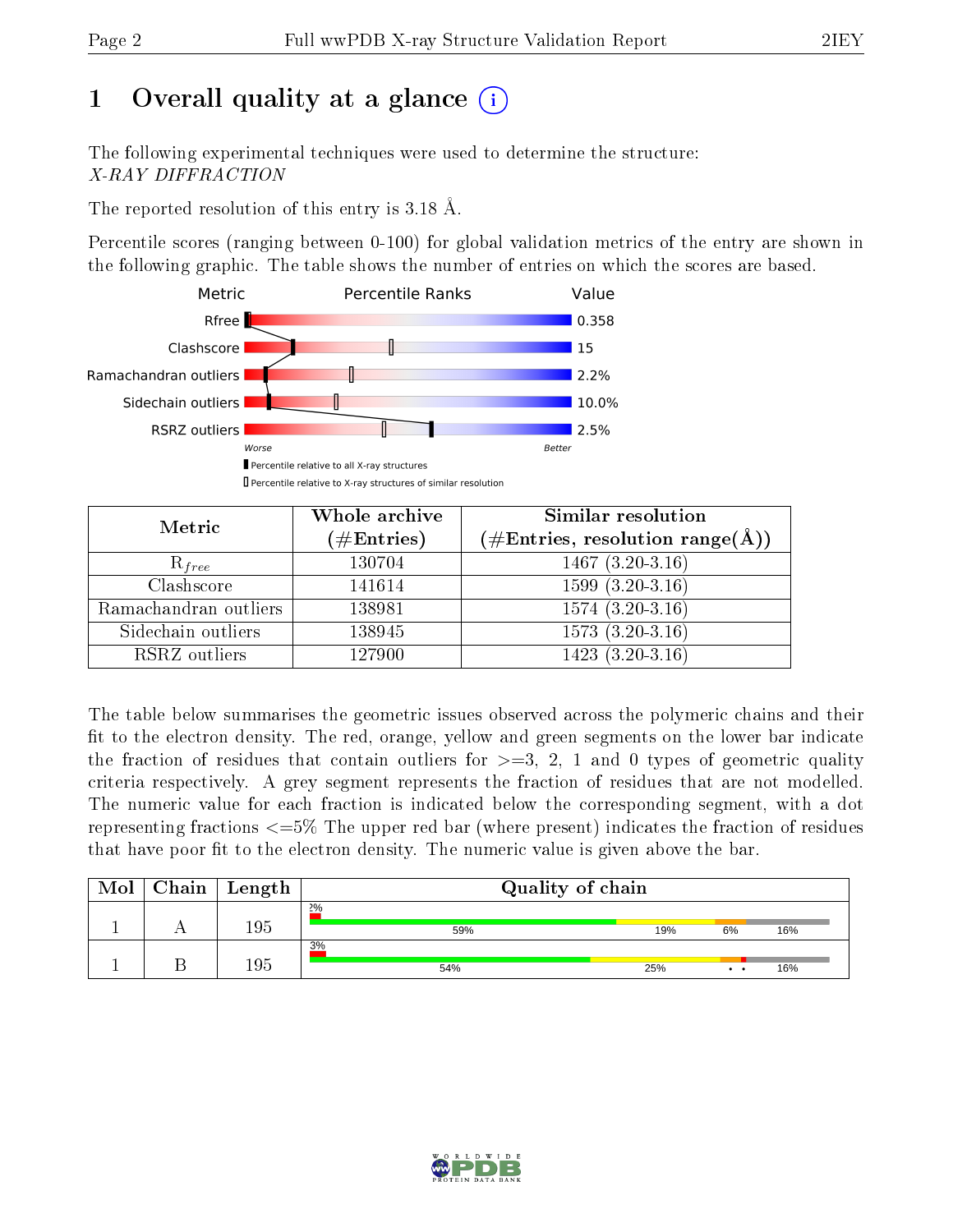# 2 Entry composition (i)

There are 3 unique types of molecules in this entry. The entry contains 2738 atoms, of which 0 are hydrogens and 0 are deuteriums.

In the tables below, the ZeroOcc column contains the number of atoms modelled with zero occupancy, the AltConf column contains the number of residues with at least one atom in alternate conformation and the Trace column contains the number of residues modelled with at most 2 atoms.

Molecule 1 is a protein called Ras-related protein Rab-27B.

| Mol | Chain   Residues | Atoms                                                              | $ZeroOcc \   \$ AltConf | Trace |
|-----|------------------|--------------------------------------------------------------------|-------------------------|-------|
|     | 164              | Total C N<br>– Se<br>$\overline{O}$ S<br>1337 -<br>857 222 252 1 5 |                         |       |
|     | 163              | Total C N<br><b>Se</b><br>1334<br>857 225<br>248                   |                         |       |

There are 6 discrepancies between the modelled and reference sequences:

| Chain | Residue  | Modelled   | Actual     | Comment               | Reference               |
|-------|----------|------------|------------|-----------------------|-------------------------|
|       | $\sim$ 1 | GLY        |            | <b>EXPRESSION TAG</b> | UNP Q99P58              |
|       |          | SER.       |            | <b>EXPRESSION TAG</b> | UNP Q99P58              |
|       | 78       | LEU        | <b>GLN</b> | ENGINEERED MUTATION   | UNP Q99P58              |
|       | $-1$     | <b>GLY</b> |            | <b>EXPRESSION TAG</b> | UNP Q99P58              |
|       |          | SER.       |            | <b>EXPRESSION TAG</b> | $\overline{UNP}$ Q99P58 |
|       | 78       | LEU        | GLN        | ENGINEERED MUTATION   | UNP $Q99P58$            |

 Molecule 2 is GUANOSINE -5' -DIPHOSPHATE (three-letter code: GDP) (formula:  $C_{10}H_{15}N_5O_{11}P_2$ .



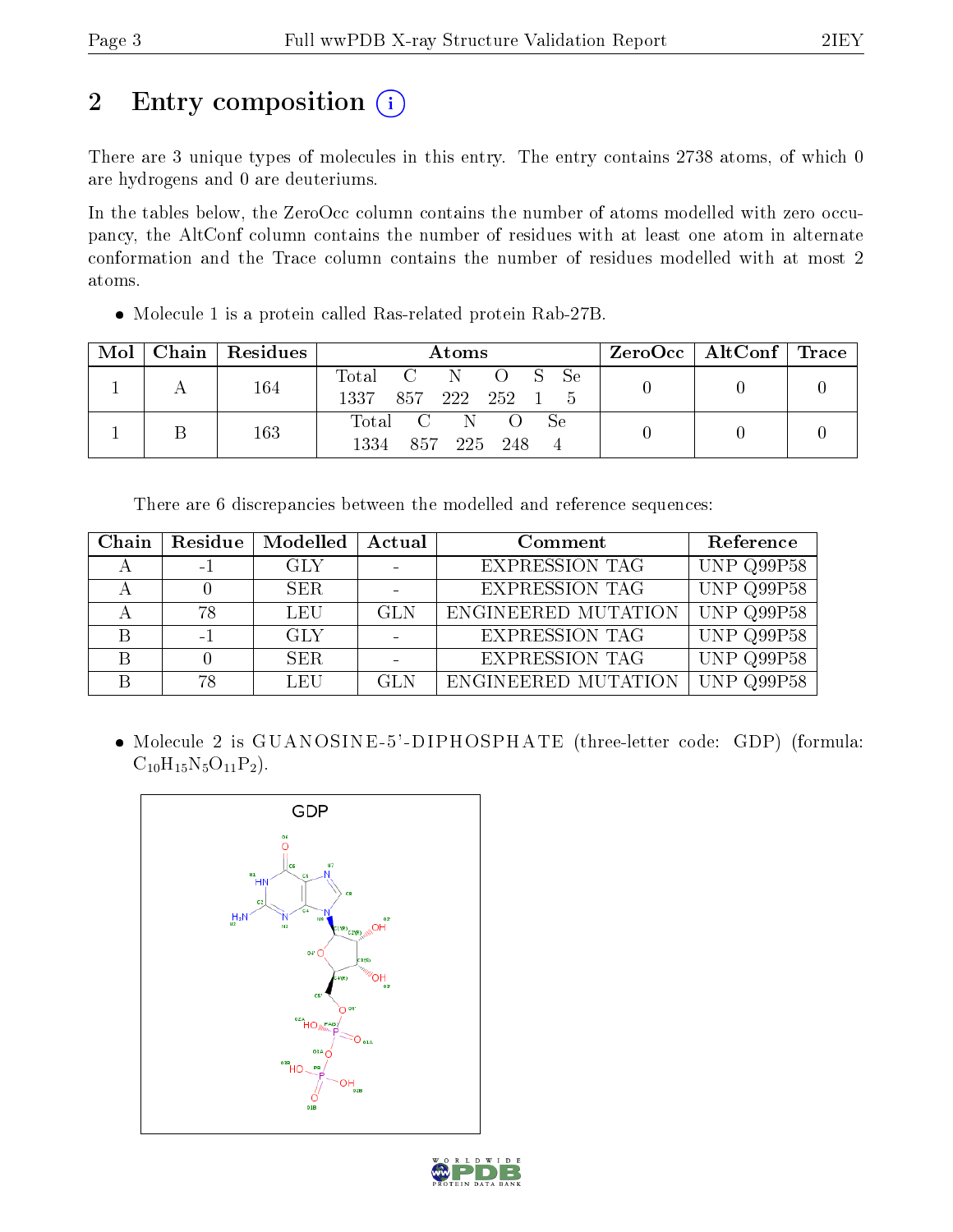|  |  | Mol   Chain   Residues | Atoms         |  |                       | $\rm ZeroOcc \mid AltConf$ |  |  |
|--|--|------------------------|---------------|--|-----------------------|----------------------------|--|--|
|  |  |                        | Total C N O P |  |                       |                            |  |  |
|  |  | 28 10 5 11 2           |               |  |                       |                            |  |  |
|  |  |                        | Total C N O P |  |                       |                            |  |  |
|  |  | 28.                    |               |  | $10 \quad 5 \quad 11$ |                            |  |  |

 $\bullet\,$  Molecule 3 is water.

|  | Mol   Chain   Residues | Atoms   | $ZeroOcc \   \ AtConf \  $ |
|--|------------------------|---------|----------------------------|
|  |                        | Total O |                            |
|  |                        | Total O |                            |

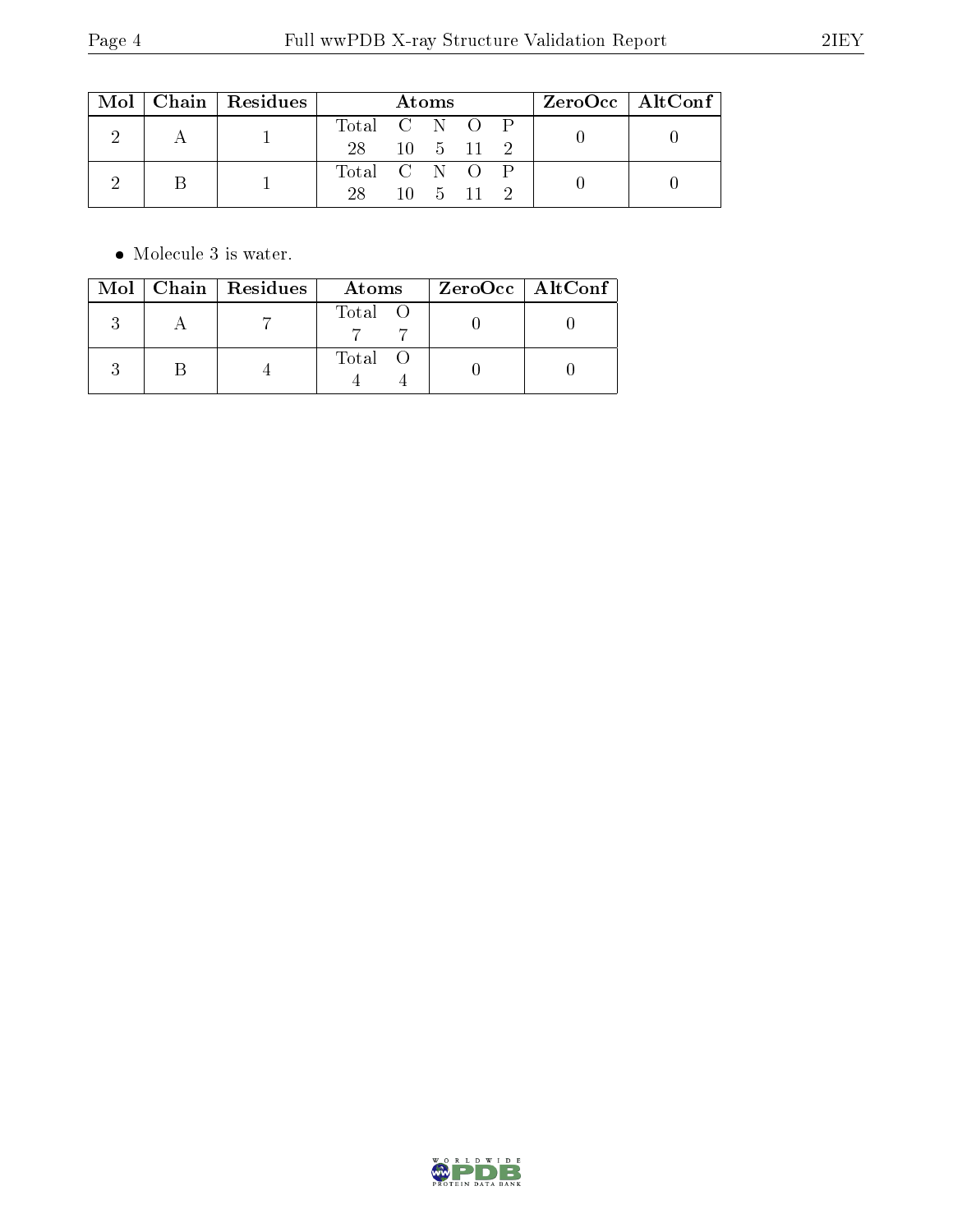# 3 Residue-property plots  $(i)$

These plots are drawn for all protein, RNA and DNA chains in the entry. The first graphic for a chain summarises the proportions of the various outlier classes displayed in the second graphic. The second graphic shows the sequence view annotated by issues in geometry and electron density. Residues are color-coded according to the number of geometric quality criteria for which they contain at least one outlier: green  $= 0$ , yellow  $= 1$ , orange  $= 2$  and red  $= 3$  or more. A red dot above a residue indicates a poor fit to the electron density (RSRZ  $> 2$ ). Stretches of 2 or more consecutive residues without any outlier are shown as a green connector. Residues present in the sample, but not in the model, are shown in grey.



• Molecule 1: Ras-related protein Rab-27B

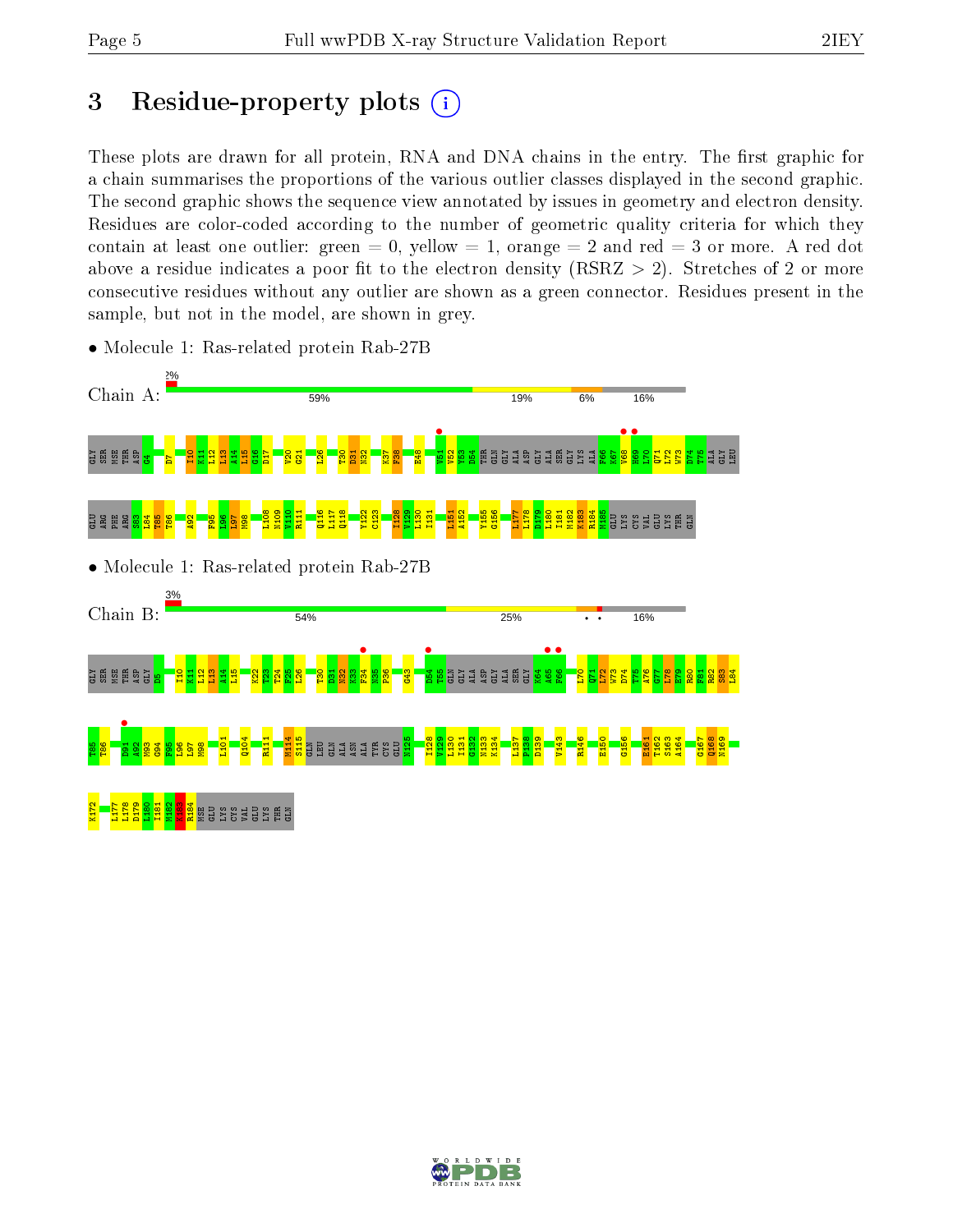# 4 Data and refinement statistics  $(i)$

| Property                                                                 | Value                                            | Source     |
|--------------------------------------------------------------------------|--------------------------------------------------|------------|
| Space group                                                              | P 65 2 2                                         | Depositor  |
| Cell constants                                                           | 66.06Å 379.99Å<br>$66.06\text{\AA}$              |            |
| a, b, c, $\alpha$ , $\beta$ , $\gamma$                                   | $90.00^{\circ}$ $90.00^{\circ}$ $120.00^{\circ}$ | Depositor  |
| Resolution $(A)$                                                         | $-3.18$<br>36.50                                 | Depositor  |
|                                                                          | 36.54<br>$-3.18$                                 | <b>EDS</b> |
| $\%$ Data completeness                                                   | $99.5(36.50-3.18)$                               | Depositor  |
| (in resolution range)                                                    | $99.5(36.54-3.18)$                               | <b>EDS</b> |
| $R_{merge}$                                                              | 0.11                                             | Depositor  |
| $\mathrm{R}_{sym}$                                                       | (Not available)                                  | Depositor  |
| $\langle I/\sigma(I) \rangle^{-1}$                                       | $8.18$ (at 3.18Å)                                | Xtriage    |
| Refinement program                                                       | REFMAC 5.2.0019                                  | Depositor  |
| $R, R_{free}$                                                            | 0.289,<br>0.345                                  | Depositor  |
|                                                                          | 0.300,<br>0.358                                  | DCC        |
| $R_{free}$ test set                                                      | 430 reflections $(4.76\%)$                       | wwPDB-VP   |
| Wilson B-factor $(A^2)$                                                  | 84.3                                             | Xtriage    |
| Anisotropy                                                               | 0.490                                            | Xtriage    |
| Bulk solvent $k_{sol}(\mathrm{e}/\mathrm{A}^3),$ $B_{sol}(\mathrm{A}^2)$ | 0.31, 46.4                                       | <b>EDS</b> |
| L-test for twinning <sup>2</sup>                                         | $< L >$ = 0.50, $< L2 >$ = 0.34                  | Xtriage    |
| Estimated twinning fraction                                              | $\overline{\text{No}}$ twinning to report.       | Xtriage    |
| $F_o, F_c$ correlation                                                   | 0.87                                             | <b>EDS</b> |
| Total number of atoms                                                    | 2738                                             | wwPDB-VP   |
| Average B, all atoms $(A^2)$                                             | 50.0                                             | wwPDB-VP   |

Xtriage's analysis on translational NCS is as follows: The largest off-origin peak in the Patterson function is  $3.84\%$  of the height of the origin peak. No significant pseudotranslation is detected.

<sup>&</sup>lt;sup>2</sup>Theoretical values of  $\langle |L| \rangle$ ,  $\langle L^2 \rangle$  for acentric reflections are 0.5, 0.333 respectively for untwinned datasets, and 0.375, 0.2 for perfectly twinned datasets.



<span id="page-5-1"></span><span id="page-5-0"></span><sup>1</sup> Intensities estimated from amplitudes.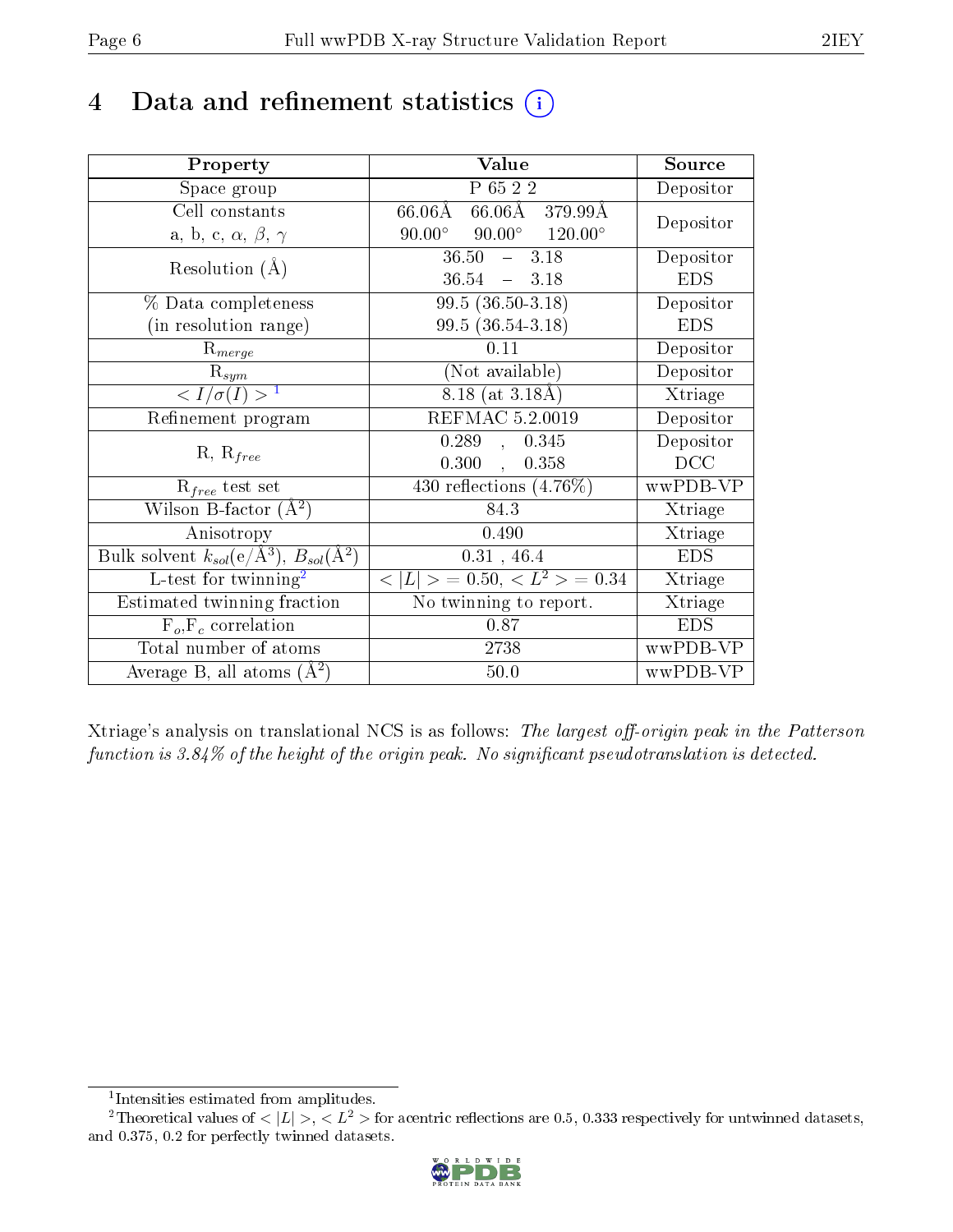# 5 Model quality  $(i)$

### 5.1 Standard geometry (i)

Bond lengths and bond angles in the following residue types are not validated in this section: GDP

The Z score for a bond length (or angle) is the number of standard deviations the observed value is removed from the expected value. A bond length (or angle) with  $|Z| > 5$  is considered an outlier worth inspection. RMSZ is the root-mean-square of all Z scores of the bond lengths (or angles).

| Mol | Chain |      | Bond lengths | Bond angles |             |  |
|-----|-------|------|--------------|-------------|-------------|--|
|     |       | RMSZ | $\# Z  > 5$  | RMSZ        | $\# Z  > 5$ |  |
|     |       | 0.45 | 0/1357       | 0.61        | 0/1822      |  |
|     | R     | 0.45 | 0/1355       | 0.60        | 0/1819      |  |
| ΔH  | A II  | 0.45 | 0/2712       | 0.61        | 0/3641      |  |

There are no bond length outliers.

There are no bond angle outliers.

There are no chirality outliers.

There are no planarity outliers.

#### $5.2$  Too-close contacts  $(i)$

In the following table, the Non-H and H(model) columns list the number of non-hydrogen atoms and hydrogen atoms in the chain respectively. The H(added) column lists the number of hydrogen atoms added and optimized by MolProbity. The Clashes column lists the number of clashes within the asymmetric unit, whereas Symm-Clashes lists symmetry related clashes.

|   |   |      | Mol   Chain   Non-H   H(model)   H(added) |      |    | $\text{Classes} \mid \text{Symm-Class}$ |
|---|---|------|-------------------------------------------|------|----|-----------------------------------------|
|   |   | 1337 |                                           | 1316 | 49 |                                         |
|   | В | 1334 |                                           | 1326 | 46 |                                         |
| ച |   | 28   |                                           | 12   |    |                                         |
|   |   | 28   |                                           | 12   |    |                                         |
| ົ |   |      |                                           |      |    |                                         |
| ച |   |      |                                           |      |    |                                         |
|   |   | 2738 |                                           | 2666 | 82 |                                         |

The all-atom clashscore is defined as the number of clashes found per 1000 atoms (including hydrogen atoms). The all-atom clashscore for this structure is 15.

All (82) close contacts within the same asymmetric unit are listed below, sorted by their clash

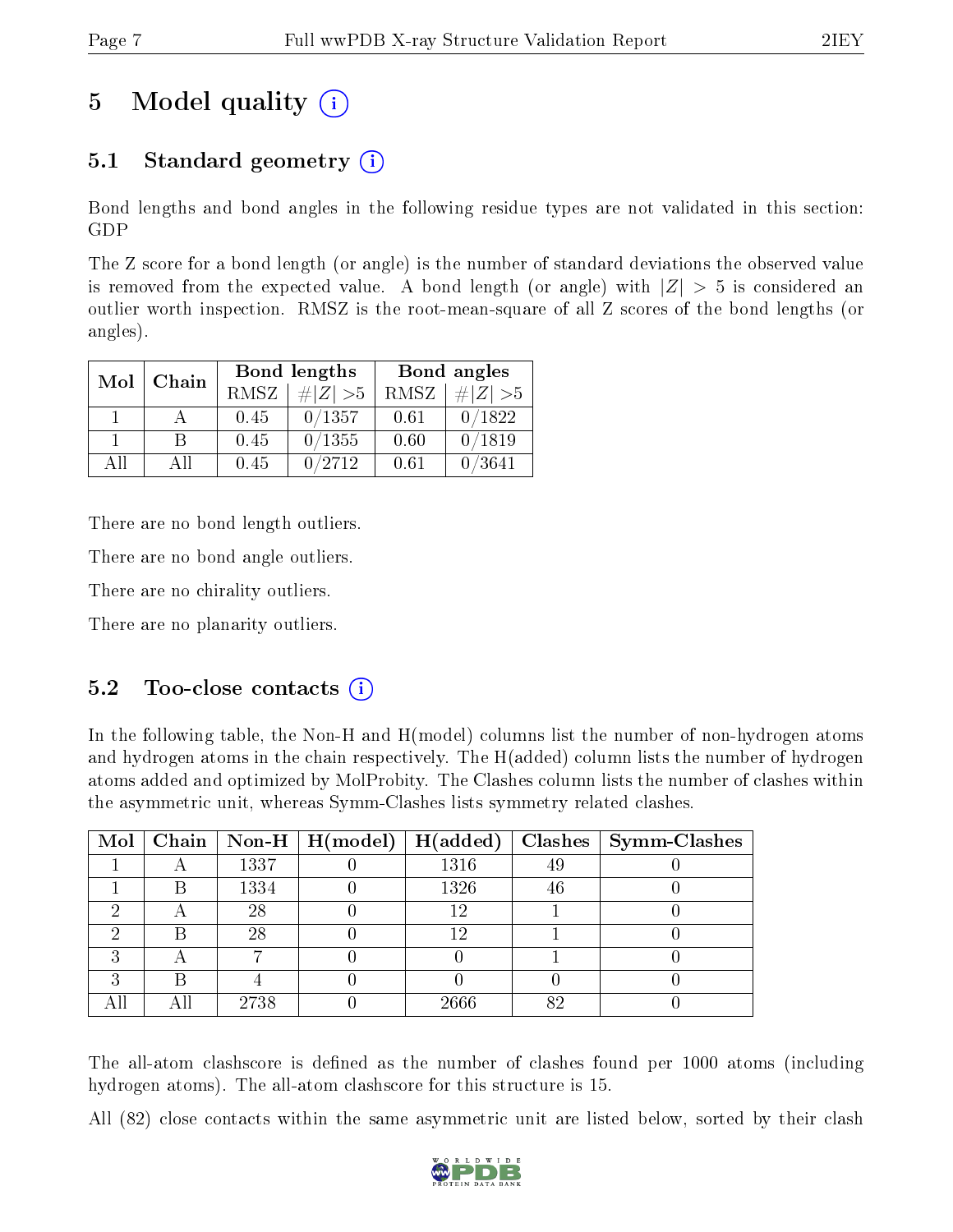magnitude.

| Atom-1               | Atom-2               | Interatomic    | Clash         |
|----------------------|----------------------|----------------|---------------|
|                      |                      | distance $(A)$ | overlap $(A)$ |
| 1:A:84:LEU:HD11      | 1:B:84:LEU:HD13      | 1.47           | 0.95          |
| 1:A:10:ILE:HD11      | 1:A:178:LEU:HD13     | 1.55           | 0.89          |
| 1:B:96:LEU:HD12      | 1:B:131:ILE:HD11     | 1.56           | 0.87          |
| 1:A:12:LEU:HD22      | 1: A: 177: LEU: HD13 | 1.65           | 0.78          |
| 1:B:12:LEU:HD22      | 1:B:94:GLY:HA3       | 1.68           | 0.76          |
| 1:B:83:SER:O         | 1: B:86:THR:HG22     | 1.87           | 0.75          |
| 1: B: 22: LYS: NZ    | 2:B:1200:GDP:O2B     | 2.24           | 0.71          |
| 1: A: 151: LEU: HD22 | 1: A: 155: TYR: CE2  | 2.27           | 0.69          |
| 1: A: 180: LEU: O    | 1: A: 183: LYS: HG3  | 1.91           | 0.69          |
| 1:B:96:LEU:HD12      | 1:B:131:ILE:CD1      | 2.23           | 0.67          |
| 1: B: 183: LYS: HG2  | 1:B:184:ARG:N        | 2.09           | 0.65          |
| 1: A: 15: LEU: HD21  | $1: A:117:$ LEU:HD12 | 1.80           | 0.64          |
| 1:A:10:ILE:CD1       | 1:A:178:LEU:HD13     | 2.30           | 0.60          |
| 1:B:169:ASN:HB2      | 1:B:172:LYS:HB3      | 1.83           | 0.58          |
| 1:A:48:GLU:HB2       | 1:B:30:THR:HG22      | 1.87           | 0.57          |
| 1: A:84:LEU:HD11     | 1:B:84:LEU:CD1       | 2.29           | 0.56          |
| 1: A:10: ILE: HG12   | 1:B:70:LEU:CD2       | 2.35           | 0.56          |
| 1:A:10:ILE:HD12      | 1: A:181: ILE: HDI1  | 1.87           | $0.55\,$      |
| 1:B:13:LEU:HD13      | 1: B:15: LEU: HD21   | 1.88           | 0.55          |
| 1:A:178:LEU:HD11     | 1: A: 182: MSE: HE3  | 1.87           | 0.55          |
| 1:A:72:LEU:HB3       | 1:B:26:LEU:HD22      | 1.89           | 0.54          |
| 1: A:85:THR:HA       | 1:B:78:LEU:HD11      | 1.90           | 0.54          |
| 1:A:17:ASP:OD1       | 1: A: 109: ASN: ND2  | 2.38           | 0.53          |
| 1:A:12:LEU:HD11      | 1:B:70:LEU:HD13      | 1.89           | 0.53          |
| 1:B:93:MSE:HB2       | 1:B:181:ILE:HD11     | 1.90           | 0.53          |
| 1:B:10:ILE:HD12      | 1:B:12:LEU:HD21      | 1.91           | 0.53          |
| 1:A:38:PHE:HB3       | 1:B:43:GLY:HA2       | 1.91           | 0.52          |
| 1:B:30:THR:O         | 1:B:32:ASN:ND2       | 2.43           | 0.52          |
| 1: A:84: LEU:CD1     | 1:B:84:LEU:HD13      | 2.32           | 0.51          |
| 1:B:93:MSE:CB        | 1:B:181:ILE:HD11     | 2.40           | 0.51          |
| 1:B:12:LEU:CD2       | 1:B:94:GLY:HA3       | 2.41           | 0.51          |
| 1: A:98: MSE: HE2    | 1: A: 131: ILE: HG21 | 1.92           | 0.50          |
| 1:B:104:GLN:HA       | 1:B:143:VAL:HG22     | 1.93           | $0.50\,$      |
| 1:B:10:ILE:CD1       | 1:B:12:LEU:HD21      | 2.42           | 0.50          |
| 1:A:37:LYS:HD2       | 1:A:38:PHE:H         | 1.77           | 0.50          |
| 1:A:71:GLN:C         | 1: A: 72: LEU: HD22  | 2.33           | 0.49          |
| 1: A:38: PHE:CD2     | 1: A:38:PHE:O        | 2.65           | 0.49          |
| 1: B: 139: ASP: OD1  | 1:B:139:ASP:N        | 2.45           | 0.49          |
| 1:B:74:ASP:OD2       | 1:B:76:ALA:HB3       | 2.12           | 0.49          |
| 1:B:178:LEU:O        | 1:B:181:ILE:HG22     | 2.14           | 0.48          |
| 1: A: 15: LEU: HD12  | 1: A:97: LEU: HA     | 1.95           | 0.48          |

Continued on next page...

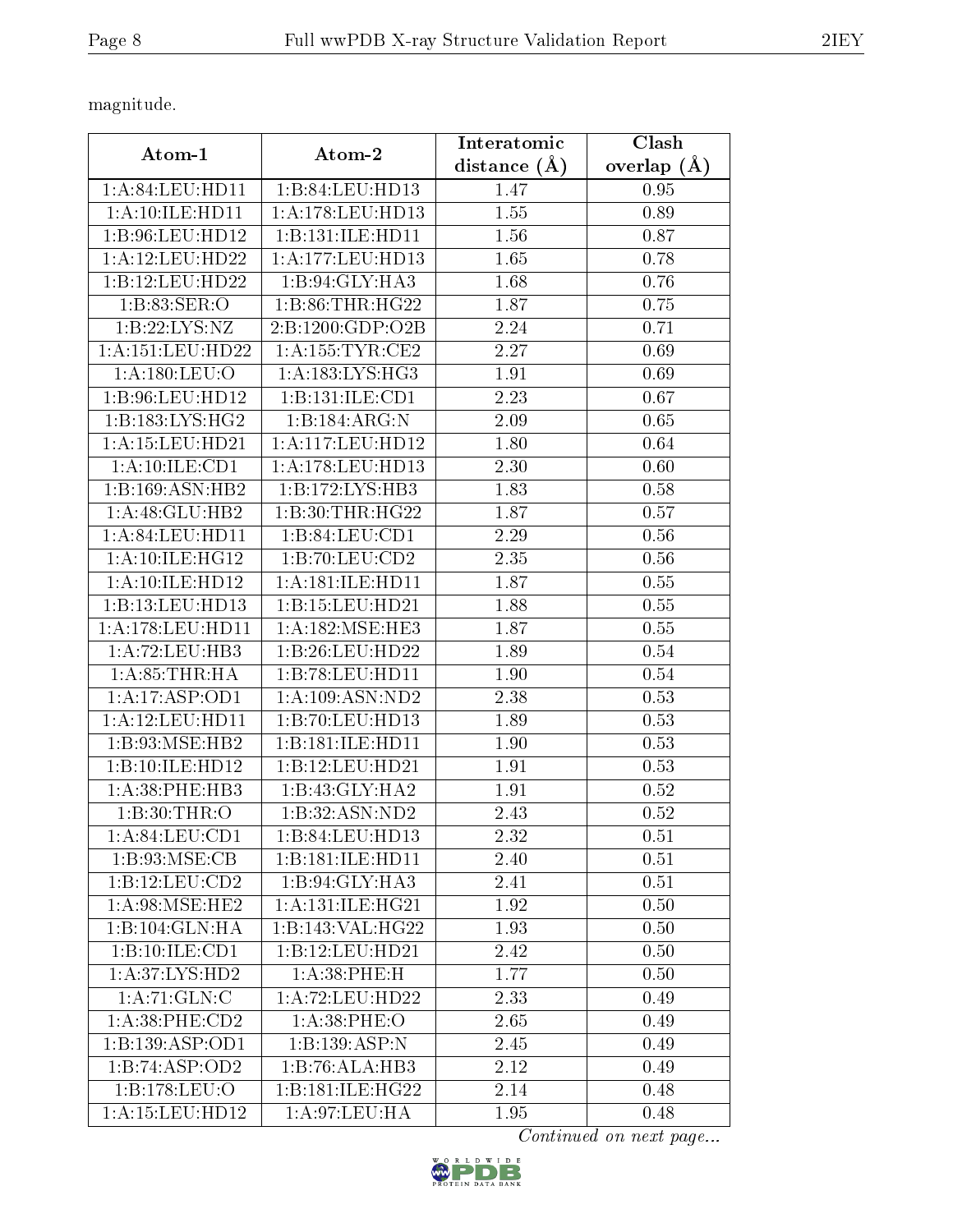| оонынаса јтот ртсоюаз раде           |                              | Interatomic       | Clash           |
|--------------------------------------|------------------------------|-------------------|-----------------|
| Atom-1                               | Atom-2                       | distance $(A)$    | overlap $(\AA)$ |
| 1:A:10:ILE:CD1                       | 1: A:178: LEU: CD1           | 2.92              | 0.48            |
| 1:A:12:LEU:HD22                      | 1:A:177:LEU:CD1              | 2.42              | 0.47            |
| 1: A:30:THR:HG22                     | 1:A:31:ASP:N                 | 2.28              | 0.47            |
| 1:A:84:LEU:HD12                      | 1:A:84:LEU:H                 | 1.80              | 0.47            |
| 1: A:95:PHE:HB2                      | 1: A:128: ILE: HG23          | 1.95              | 0.47            |
| 1: A:38: PHE: C                      | 1: A:38: PHE:CD2             | 2.87              | 0.46            |
| 1:A:17:ASP:O                         | 1: A:20: VAL:HG22            | 2.15              | 0.46            |
| 1:B:32:ASN:N                         | 1:B:32:ASN:HD22              | 2.13              | 0.46            |
| 1: A: 183: LYS: C                    | 1:A:184:ARG:HD2              | 2.36              | 0.46            |
| 1:B:78:LEU:C                         | 1:B:80:ARG:H                 | 2.19              | 0.46            |
| 1: A:30:THR:O                        | 1:A:31:ASP:HB2               | 2.16              | 0.46            |
| 1:A:71:GLN:HE21                      | 1: A:73:TRP:HE1              | 1.64              | 0.46            |
| 1:A:52:VAL:HG12                      | 1:A:68:VAL:HG12              | 1.97              | 0.45            |
| 1:B:162:THR:HA                       | $1:B:168:\overline{GLN:HB3}$ | 1.98              | 0.45            |
| 1:B:101:LEU:HD11                     | 1: B:161: GLU: HG3           | 1.99              | 0.45            |
| $1:\overline{A}:117:\text{LEU}:HD23$ | 1:A:118:GLN:N                | 2.31              | 0.45            |
| 1: A:26:LEU:HD22                     | 1:B:72:LEU:HB3               | 1.99              | 0.44            |
| 1: A:38: PHE:HD2                     | 1: A:38:PHE:O                | 1.99              | 0.44            |
| 1: A: 183: LYS: O                    | 1: A: 183: LYS: HD2          | 2.18              | 0.44            |
| 1: A:21: GLY:HA2                     | 2:A:200:GDP:O1A              | 2.18              | 0.43            |
| 1:B:133:ASN:O                        | 1:B:134:LYS:HB2              | 2.18              | 0.43            |
| 1:B:32:ASN:HD22                      | 1:B:32:ASN:H                 | 1.66              | 0.43            |
| 1:B:146:ARG:O                        | 1:B:150:GLU:HB2              | 2.19              | 0.43            |
| 1: B:97:LEU:O                        | 1:B:130:LEU:HD12             | 2.18              | 0.43            |
| 1:A:10:ILE:CD1                       | 1: A:181: ILE: HD11          | 2.49              | 0.43            |
| 1:B:163:SER:O                        | 1: B: 167: GLY: N            | 2.53              | 0.42            |
| 1:A:84:LEU:HD12                      | 1: A:84:LEU: N               | 2.34              | 0.42            |
| 1:A:13:LEU:HD23                      | 1:B:73:TRP:O                 | 2.20              | 0.42            |
| 1:B:34:PHE:C                         | 1:B:36:PRO:HD3               | 2.40              | 0.42            |
| 1:A:98:MSE:HG3                       | 1:A:131:ILE:HG22             | 2.02              | 0.41            |
| 1:B:22:LYS:HA                        | 1:B:98:MSE:HE1               | 2.02              | 0.41            |
| 1:A:12:LEU:HD12                      | 1:B:72:LEU:CD1               | 2.50              | 0.41            |
| 1: A: 122: TYR: CD2                  | 1:A:123:CYS:HB2              | 2.55              | 0.41            |
| 1:A:184:ARG:HB2                      | 3:A:207:HOH:O                | 2.19              | 0.41            |
| 1:B:169:ASN:HB2                      | 1:B:172:LYS:CB               | 2.50              | 0.41            |
| 1:A:38:PHE:CB                        | 1:B:43:GLY:HA2               | $\overline{2.49}$ | 0.41            |
| 1:A:152:ALA:O                        | 1: A: 156: GLY: N            | 2.54              | 0.40            |
| 1: A:30:THR:O                        | 1: A:31: ASP:CB              | 2.70              | 0.40            |
| 1:B:10:ILE:HD13                      | 1:B:181:ILE:HD13             | 2.03              | 0.40            |
| 1:B:114:MSE:HA                       | 1:B:115:SER:HA               | 1.79              | 0.40            |
| 1:B:24:THR:HG22                      | 1:B:164:ALA:CB               | 2.52              | 0.40            |

Continued from previous page.

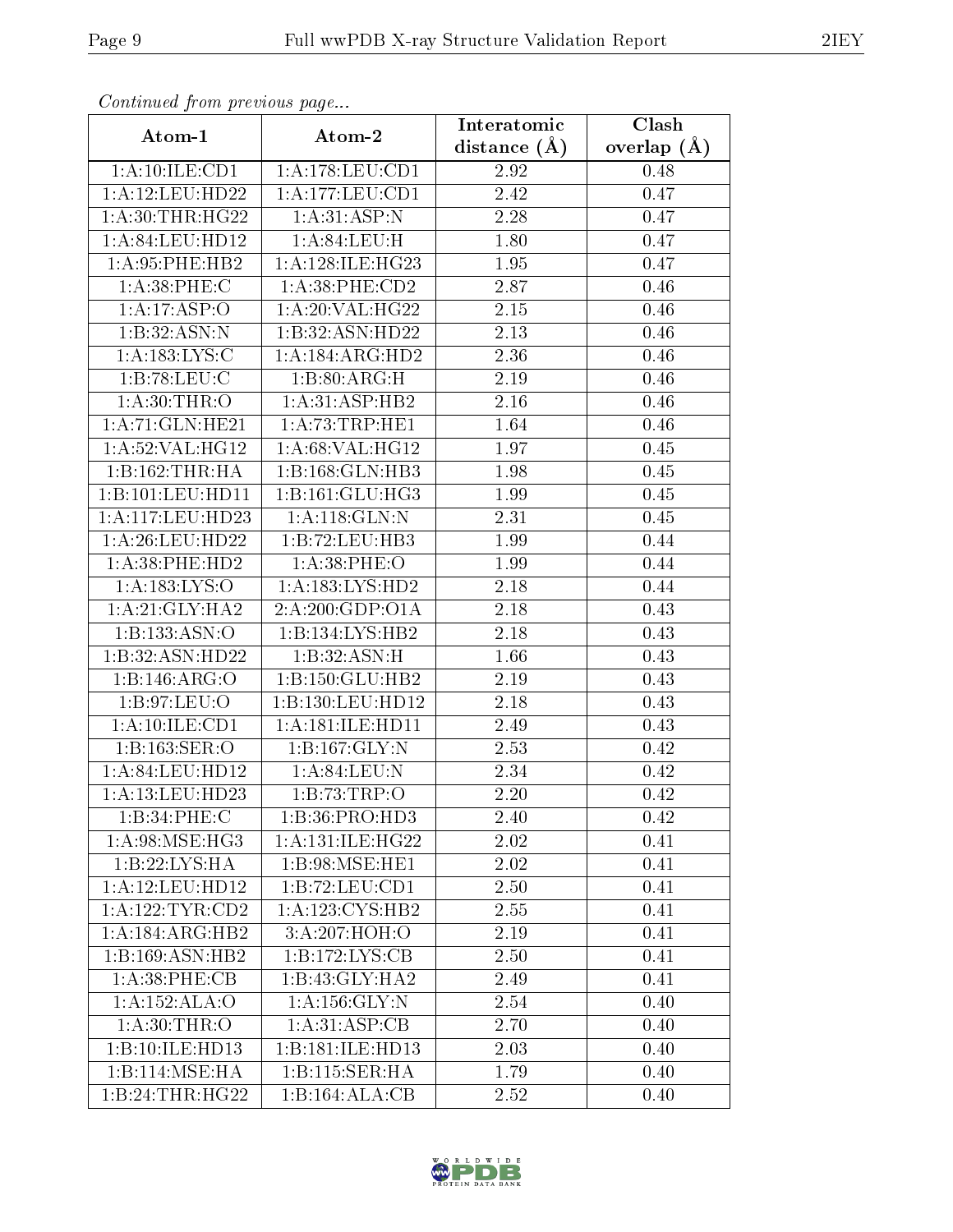There are no symmetry-related clashes.

### 5.3 Torsion angles (i)

#### 5.3.1 Protein backbone  $(i)$

In the following table, the Percentiles column shows the percent Ramachandran outliers of the chain as a percentile score with respect to all X-ray entries followed by that with respect to entries of similar resolution.

The Analysed column shows the number of residues for which the backbone conformation was analysed, and the total number of residues.

|     | $Mol$   Chain | Analysed                                  | Favoured   Allowed   Outliers |          | Percentiles    |
|-----|---------------|-------------------------------------------|-------------------------------|----------|----------------|
|     |               | $158/195(81\%)$   137 (87\%)   18 (11\%)  |                               | $3(2\%)$ | $\boxed{8}$ 37 |
|     |               | $157/195(80\%)$   132 (84\%)   21 (13\%)  |                               | $4(2\%)$ | 5 30           |
| All | All           | $315/390$ (81\%)   269 (85\%)   39 (12\%) |                               | $7(2\%)$ | 6 33           |

All (7) Ramachandran outliers are listed below:

| Mol | Chain | Res | <b>Type</b> |
|-----|-------|-----|-------------|
|     |       | 32  | <b>ASN</b>  |
|     |       | 168 | <b>GLN</b>  |
|     |       | 31  | ASP         |
|     | R     | 183 | <b>LYS</b>  |
|     |       | 92  | <b>ALA</b>  |
|     |       | 83  | <b>SER</b>  |
|     |       | 156 | GLY         |

#### 5.3.2 Protein sidechains  $(i)$

In the following table, the Percentiles column shows the percent sidechain outliers of the chain as a percentile score with respect to all X-ray entries followed by that with respect to entries of similar resolution.

The Analysed column shows the number of residues for which the sidechain conformation was analysed, and the total number of residues.

| Mol | Chain | Analysed        | Rotameric   Outliers |            | Percentiles          |
|-----|-------|-----------------|----------------------|------------|----------------------|
|     |       | $145/161(90\%)$ | $129(89\%)$          | $16(11\%)$ | $\boxed{6}$ 24       |
|     | B     | 144/161(89%)    | $131(91\%)$          | $13(9\%)$  | 33                   |
| All | All   | $289/322(90\%)$ | $260(90\%)$          | $29(10\%)$ | $\overline{a}$<br>28 |

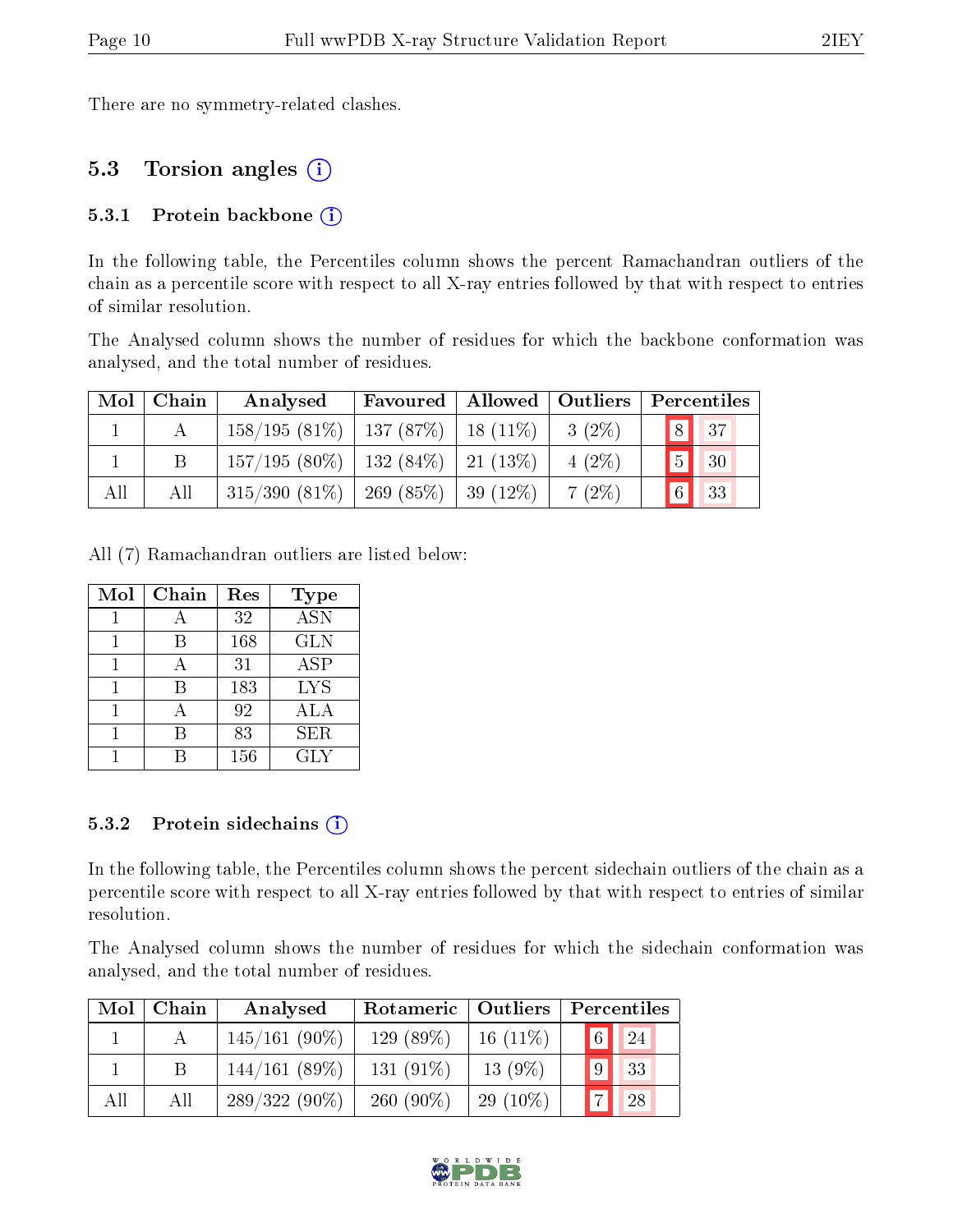| Mol            | Chain                   | $\operatorname{Res}% \left( \mathcal{N}\right) \simeq\operatorname{Res}(\mathcal{N}_{0})^{\ast}$ | $_{\rm Type}$             |
|----------------|-------------------------|--------------------------------------------------------------------------------------------------|---------------------------|
| $\overline{1}$ | $\overline{A}$          | $\overline{7}$                                                                                   | $\overline{\text{ASP}}$   |
| $\mathbf{1}$   | $\overline{A}$          | 10                                                                                               | ILE                       |
| $\overline{1}$ | $\overline{A}$          | $\overline{13}$                                                                                  | LEU                       |
| $\overline{1}$ | $\overline{A}$          | 15                                                                                               | LEU                       |
| $\overline{1}$ | $\overline{A}$          | $\overline{38}$                                                                                  | $\overline{\mathrm{PHE}}$ |
| $\overline{1}$ | $\overline{A}$          | 85                                                                                               | <b>THR</b>                |
| $\overline{1}$ | $\overline{A}$          | 86                                                                                               | <b>THR</b>                |
| $\overline{1}$ | $\overline{A}$          | $\overline{97}$                                                                                  | LEU                       |
| $\overline{1}$ | $\overline{A}$          | 108                                                                                              | LEU                       |
| $\overline{1}$ | $\overline{A}$          | $\overline{111}$                                                                                 | $\overline{\rm{ARG}}$     |
| $\overline{1}$ | $\overline{A}$          | $\overline{116}$                                                                                 | $\overline{\text{GLN}}$   |
| $\mathbf{1}$   | $\overline{A}$          | 128                                                                                              | ILE                       |
| $\overline{1}$ | $\overline{A}$          | <b>130</b>                                                                                       | LEU                       |
| $\mathbf{1}$   | $\overline{A}$          | 151                                                                                              | LEU                       |
| $\overline{1}$ | $\overline{A}$          | $\overline{177}$                                                                                 | $\overline{\text{LEU}}$   |
| $\overline{1}$ | $\overline{A}$          | 183                                                                                              | $\overline{\text{LYS}}$   |
| $\overline{1}$ | $\overline{\mathrm{B}}$ | $\overline{13}$                                                                                  | $\overline{\text{LEU}}$   |
| $\overline{1}$ | $\overline{\mathbf{B}}$ | $\overline{32}$                                                                                  | <b>ASN</b>                |
| $\overline{1}$ | $\overline{\mathrm{B}}$ | $\overline{72}$                                                                                  | $\overline{\text{LEU}}$   |
| $\overline{1}$ | $\overline{\mathrm{B}}$ | $\overline{78}$                                                                                  | LEU                       |
| $\overline{1}$ | $\overline{\text{B}}$   | $\overline{82}$                                                                                  | $\overline{\rm{ARG}}$     |
| $\mathbf{1}$   | $\overline{\mathrm{B}}$ | 111                                                                                              | $\overline{\rm{ARG}}$     |
| $\overline{1}$ | $\overline{\text{B}}$   | $\overline{114}$                                                                                 | $\overline{\rm MSE}$      |
| $\mathbf{1}$   | $\overline{\mathrm{B}}$ | 128                                                                                              | $\overline{\text{ILE}}$   |
| $\overline{1}$ | $\overline{\mathrm{B}}$ | $\overline{137}$                                                                                 | $\overline{\text{LEU}}$   |
| $\mathbf{1}$   | $\overline{\text{B}}$   | 161                                                                                              | $\overline{{\rm GLU}}$    |
| $\overline{1}$ | $\overline{\mathrm{B}}$ | 177                                                                                              | $\overline{\text{LEU}}$   |
| $\overline{1}$ | $\overline{\mathrm{B}}$ | 179                                                                                              | $\overline{\text{ASP}}$   |
| $\overline{1}$ | $\overline{\mathrm{B}}$ | $\overline{183}$                                                                                 | $\overline{\text{LYS}}$   |

All (29) residues with a non-rotameric sidechain are listed below:

Some sidechains can be flipped to improve hydrogen bonding and reduce clashes. All (6) such sidechains are listed below:

| Mol | Chain | Res | <b>Type</b> |
|-----|-------|-----|-------------|
|     |       | 71  | <b>GLN</b>  |
|     |       | 140 | <b>GLN</b>  |
|     |       | 32  | <b>ASN</b>  |
|     | R     | 109 | <b>ASN</b>  |
|     |       | 133 | <b>ASN</b>  |
|     |       | 147 | <b>GLN</b>  |

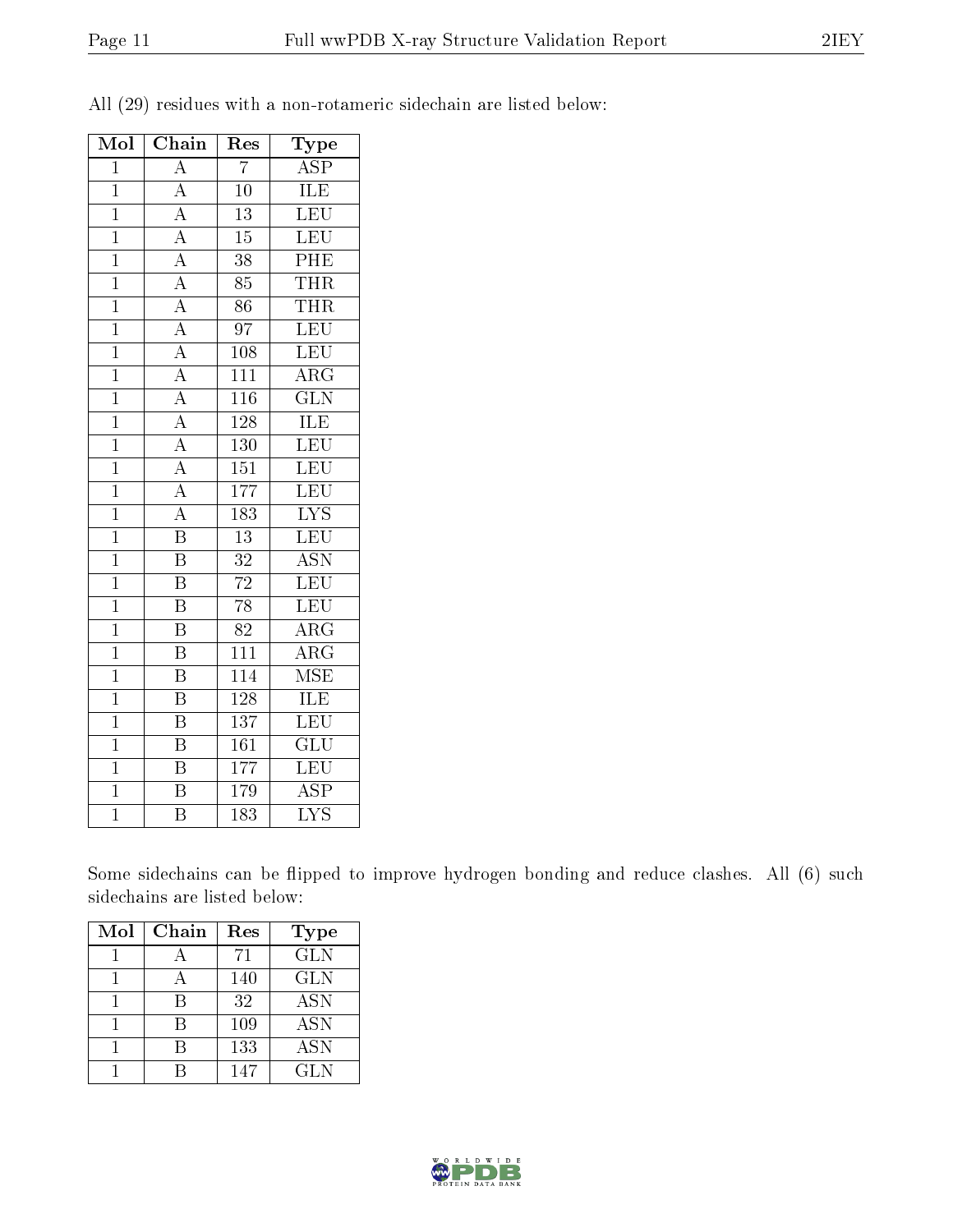#### $5.3.3$  RNA  $(i)$

There are no RNA molecules in this entry.

#### 5.4 Non-standard residues in protein, DNA, RNA chains (i)

There are no non-standard protein/DNA/RNA residues in this entry.

#### 5.5 Carbohydrates (i)

There are no carbohydrates in this entry.

#### 5.6 Ligand geometry  $(i)$

2 ligands are modelled in this entry.

In the following table, the Counts columns list the number of bonds (or angles) for which Mogul statistics could be retrieved, the number of bonds (or angles) that are observed in the model and the number of bonds (or angles) that are defined in the Chemical Component Dictionary. The Link column lists molecule types, if any, to which the group is linked. The Z score for a bond length (or angle) is the number of standard deviations the observed value is removed from the expected value. A bond length (or angle) with  $|Z| > 2$  is considered an outlier worth inspection. RMSZ is the root-mean-square of all Z scores of the bond lengths (or angles).

| Mol | Type        | Chain | ${\rm Res}$ | ${\rm Link}$ |            | Bond lengths |             |          | Bond angles |         |
|-----|-------------|-------|-------------|--------------|------------|--------------|-------------|----------|-------------|---------|
|     |             |       |             |              | Counts     | RMSZ         | # $ Z  > 2$ | Counts   | RMSZ        | $\# Z $ |
|     | ${\rm GDP}$ |       | 200         |              | 24, 30, 30 | 1.10         | $2(8\%)$    | 31,47,47 | 2.00        | 8(25%)  |
|     | ${\rm GDP}$ |       | l 200       | $\sim$       | 24,30,30   | $1.25\,$     | $2(8\%)$    | 31,47,47 | 2.20        | 8(25%)  |

In the following table, the Chirals column lists the number of chiral outliers, the number of chiral centers analysed, the number of these observed in the model and the number defined in the Chemical Component Dictionary. Similar counts are reported in the Torsion and Rings columns. '-' means no outliers of that kind were identified.

| Mol |     |      | $\top$ Type   Chain   Res   Link   Chirals | <b>Torsions</b>                                 | Rings |
|-----|-----|------|--------------------------------------------|-------------------------------------------------|-------|
|     | GDP | 200  |                                            | $3/12/32/32$   0/3/3/3                          |       |
|     | GDP | 1200 |                                            | $\frac{5}{12}\frac{2}{32}\frac{32}{10}$ 0/3/3/3 |       |

All (4) bond length outliers are listed below:

|  |  |                           | Mol   Chain   Res   Type   Atoms   Z   Observed(A)   Ideal(A) |  |
|--|--|---------------------------|---------------------------------------------------------------|--|
|  |  | 1200   GDP   C6-C5   4.51 | 1.49                                                          |  |

Continued on next page...

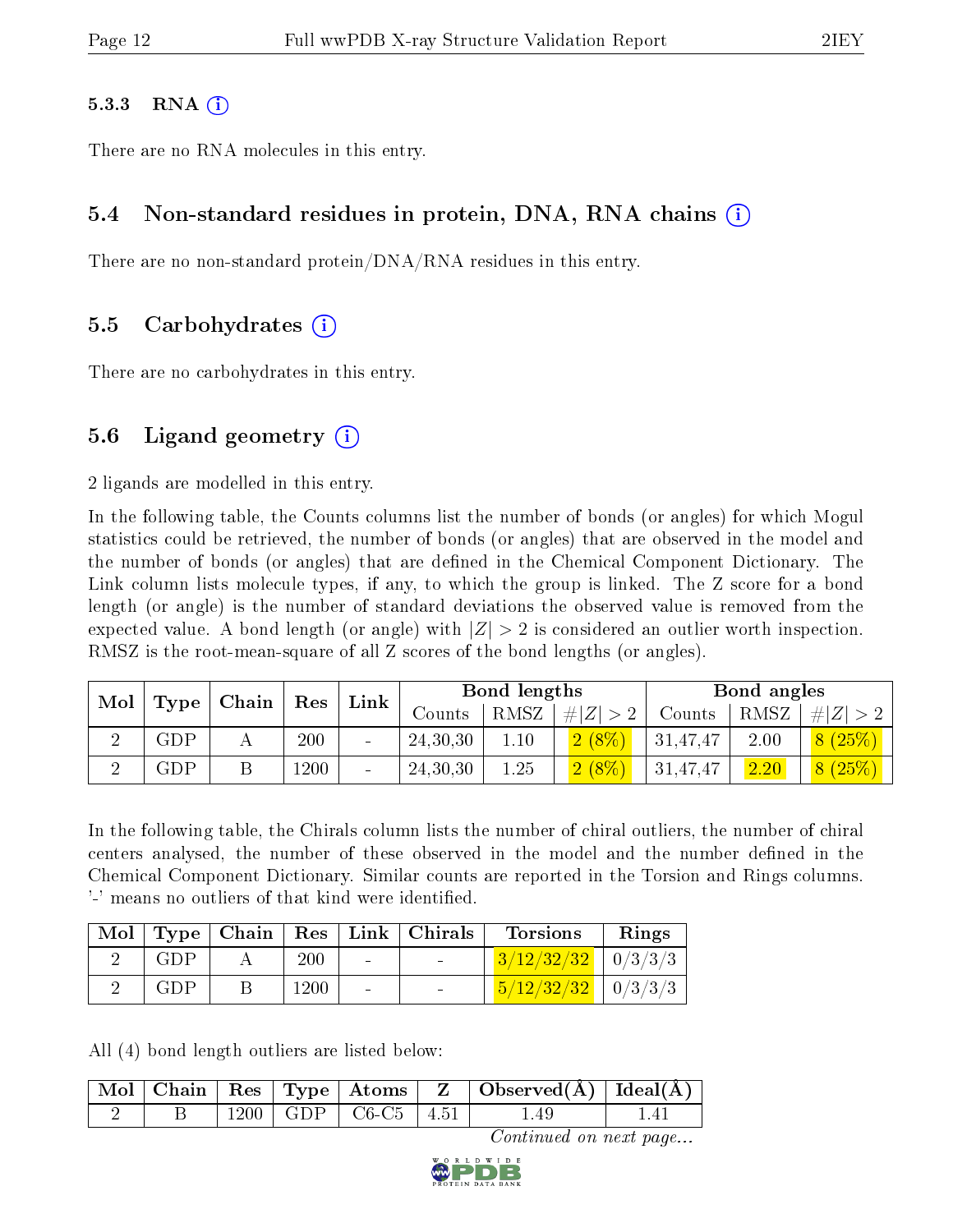|     | contentation provided page  |            |            |                    |      |                                             |       |
|-----|-----------------------------|------------|------------|--------------------|------|---------------------------------------------|-------|
| Mol | $\mathbf{\cdot}$ Chain $^+$ |            |            | Res   Type   Atoms |      | $Z \mid$ Observed( $\AA$ )   Ideal( $\AA$ ) |       |
|     |                             | 200        | <b>GDP</b> | $C6-C5$            | 3.62 | l 47                                        | l .41 |
|     |                             | 1200       | GDP        | $C5-C4$            | 2.48 | 1.47                                        | 1.40  |
|     |                             | <b>200</b> | GDP        | $C5-C4$            | 2.13 | .46                                         | .40   |

Continued from previous page...

All (16) bond angle outliers are listed below:

| Mol            | Chain        | Res  | <b>Type</b> | Atoms                       | Z       | Observed $({}^{\circ})$ | Ideal $({}^{\circ})$ |
|----------------|--------------|------|-------------|-----------------------------|---------|-------------------------|----------------------|
| 2              | B            | 1200 | GDP         | $C6-C5-C4$                  | $-4.97$ | 116.06                  | 120.80               |
| $\overline{2}$ | <sub>B</sub> | 1200 | GDP         | PA-O3A-PB                   | $-4.88$ | 116.08                  | 132.83               |
| $\overline{2}$ | A            | 200  | GDP         | $C2-N3-C4$                  | 4.82    | 120.86                  | 115.36               |
| $\overline{2}$ | B            | 1200 | GDP         | $C2-N3-C4$                  | 4.46    | 120.45                  | 115.36               |
| $\overline{2}$ | B            | 1200 | <b>GDP</b>  | $C6-N1-C2$                  | 4.23    | 122.66                  | 115.93               |
| $\overline{2}$ | А            | 200  | <b>GDP</b>  | $C6-C5-C4$                  | $-4.15$ | 116.83                  | 120.80               |
| $\overline{2}$ | B            | 1200 | GDP         | $C5-C6-N1$                  | $-4.09$ | 117.84                  | 123.43               |
| $\overline{2}$ | А            | 200  | GDP         | $C5-C6-N1$                  | $-4.02$ | 117.93                  | 123.43               |
| $\overline{2}$ | A            | 200  | GDP         | $C6-N1-C2$                  | 3.95    | 122.21                  | 115.93               |
| $\overline{2}$ | A            | 200  | GDP         | PA-O3A-PB                   | $-3.63$ | 120.36                  | 132.83               |
| $\overline{2}$ | A            | 200  | <b>GDP</b>  | $N3-C2-N1$                  | $-3.42$ | 122.66                  | 127.22               |
| $\overline{2}$ | <sub>B</sub> | 1200 | <b>GDP</b>  | $N3-C2-N1$                  | $-3.22$ | 122.92                  | 127.22               |
| $\overline{2}$ | B            | 1200 | GDP         | $C4-C5-N7$                  | $-3.07$ | 106.20                  | 109.40               |
| $\overline{2}$ | A            | 200  | GDP         | $C4-C5-N7$                  | $-2.54$ | 106.75                  | 109.40               |
| $\overline{2}$ | B            | 1200 | GDP         | $\overline{C}1'$ -N9-C4     | $-2.45$ | 122.33                  | 126.64               |
| $\overline{2}$ | А            | 200  | GDP         | $N2$ -C <sub>2</sub> - $N1$ | 2.19    | 120.66                  | 117.25               |

There are no chirality outliers.

All (8) torsion outliers are listed below:

| Mol                         | ${\bf Chain}$ | Res  | <b>Type</b> | Atoms                                            |
|-----------------------------|---------------|------|-------------|--------------------------------------------------|
| $\mathcal{D}$               | В             | 1200 | <b>GDP</b>  | $C5'$ -O5'-PA-O2A                                |
| $\mathcal{D}_{\mathcal{A}}$ | В             | 1200 | <b>GDP</b>  | $O4'$ -C4'-C5'-O5'                               |
| $\mathcal{D}_{\mathcal{A}}$ | А             | 200  | GDP         | $O4'$ -C4'-C5'-O5'                               |
| 2                           | А             | 200  | GDP         | $C3'$ - $C4'$ - $C5'$ - $O5'$                    |
| 2                           | R             | 1200 | <b>GDP</b>  | $C3'$ - $C4'$ - $C5'$ - $O5'$                    |
| $\mathcal{D}$               | R             | 1200 | <b>GDP</b>  | $\overline{\text{C5}'\text{-O5}'\text{-PA-O3A}}$ |
| $\mathcal{D}$               | R             | 1200 | GDP         | $C5'$ -O5'-PA-O1A                                |
| $\mathcal{D}$               |               | 200  | GDP         | PB-O3A-PA-O2A                                    |

There are no ring outliers.

2 monomers are involved in 2 short contacts:

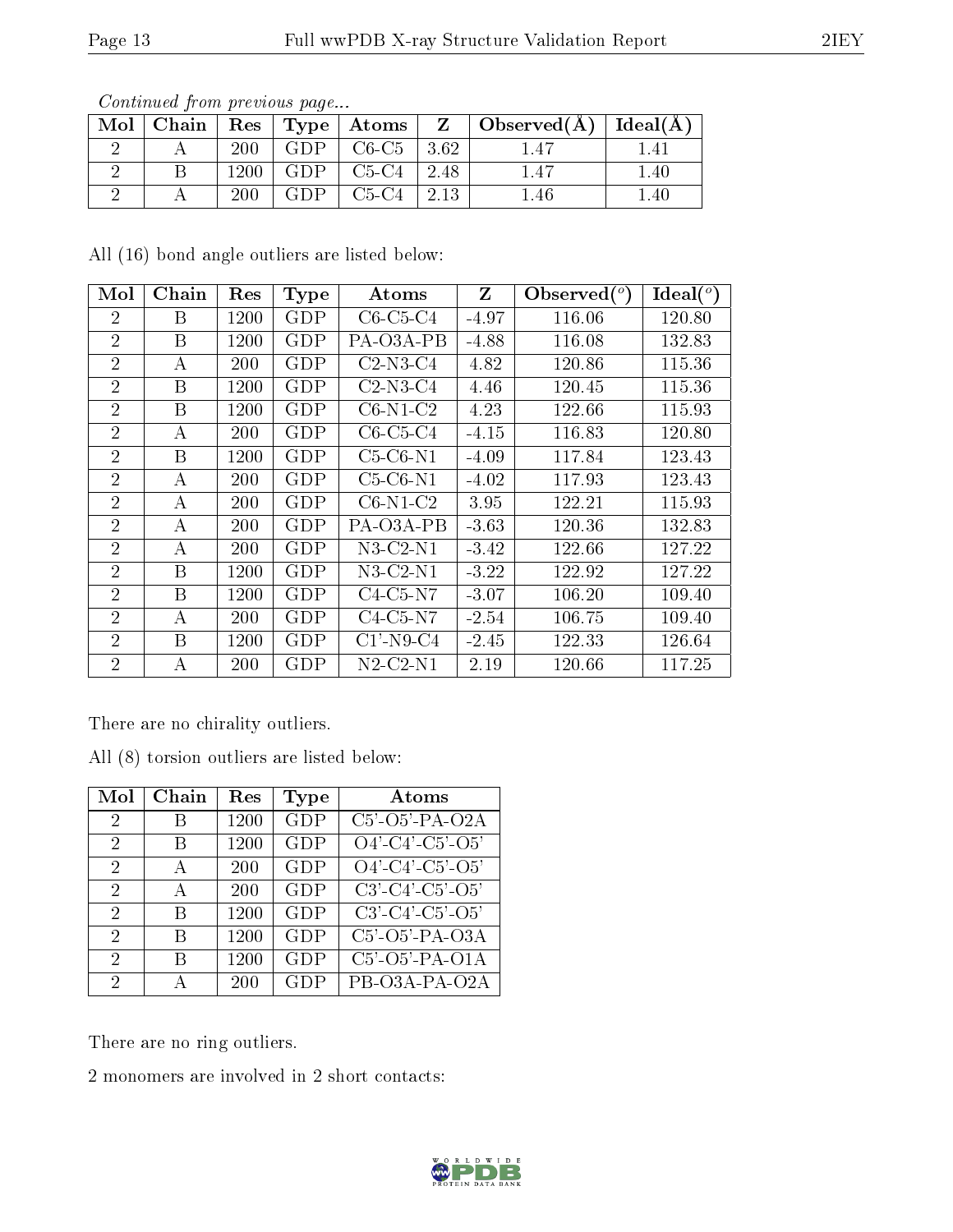|  |       |                            | Mol   Chain   Res   Type   Clashes   Symm-Clashes |
|--|-------|----------------------------|---------------------------------------------------|
|  |       | $(\cdot, \cdot)$ P $\cdot$ |                                                   |
|  | 1900. | -41)P                      |                                                   |

The following is a two-dimensional graphical depiction of Mogul quality analysis of bond lengths, bond angles, torsion angles, and ring geometry for all instances of the Ligand of Interest. In addition, ligands with molecular weight > 250 and outliers as shown on the validation Tables will also be included. For torsion angles, if less then 5% of the Mogul distribution of torsion angles is within 10 degrees of the torsion angle in question, then that torsion angle is considered an outlier. Any bond that is central to one or more torsion angles identified as an outlier by Mogul will be highlighted in the graph. For rings, the root-mean-square deviation (RMSD) between the ring in question and similar rings identified by Mogul is calculated over all ring torsion angles. If the average RMSD is greater than 60 degrees and the minimal RMSD between the ring in question and any Mogul-identified rings is also greater than 60 degrees, then that ring is considered an outlier. The outliers are highlighted in purple. The color gray indicates Mogul did not find sufficient equivalents in the CSD to analyse the geometry.



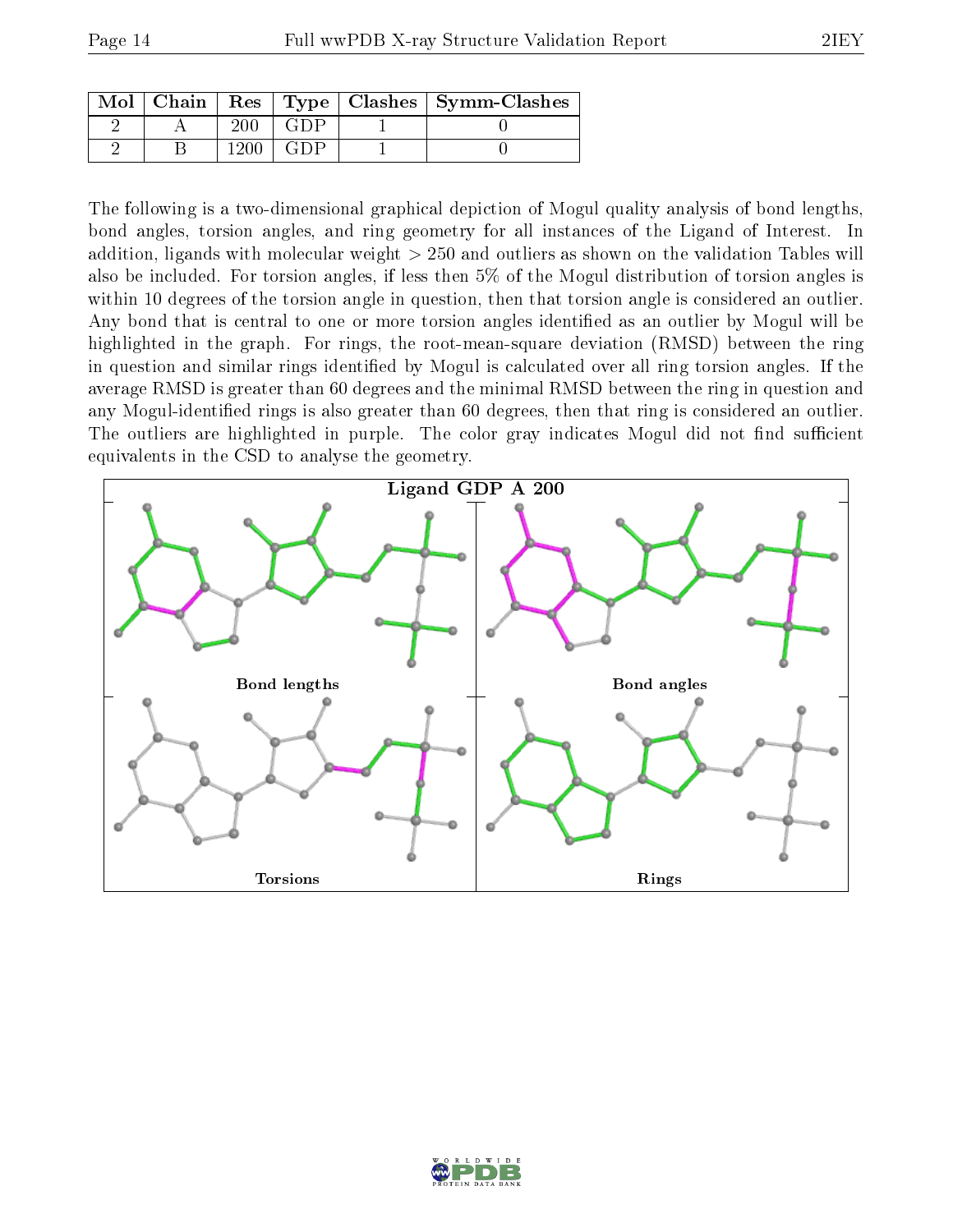

# 5.7 [O](https://www.wwpdb.org/validation/2017/XrayValidationReportHelp#nonstandard_residues_and_ligands)ther polymers (i)

There are no such residues in this entry.

### 5.8 Polymer linkage issues (i)

There are no chain breaks in this entry.

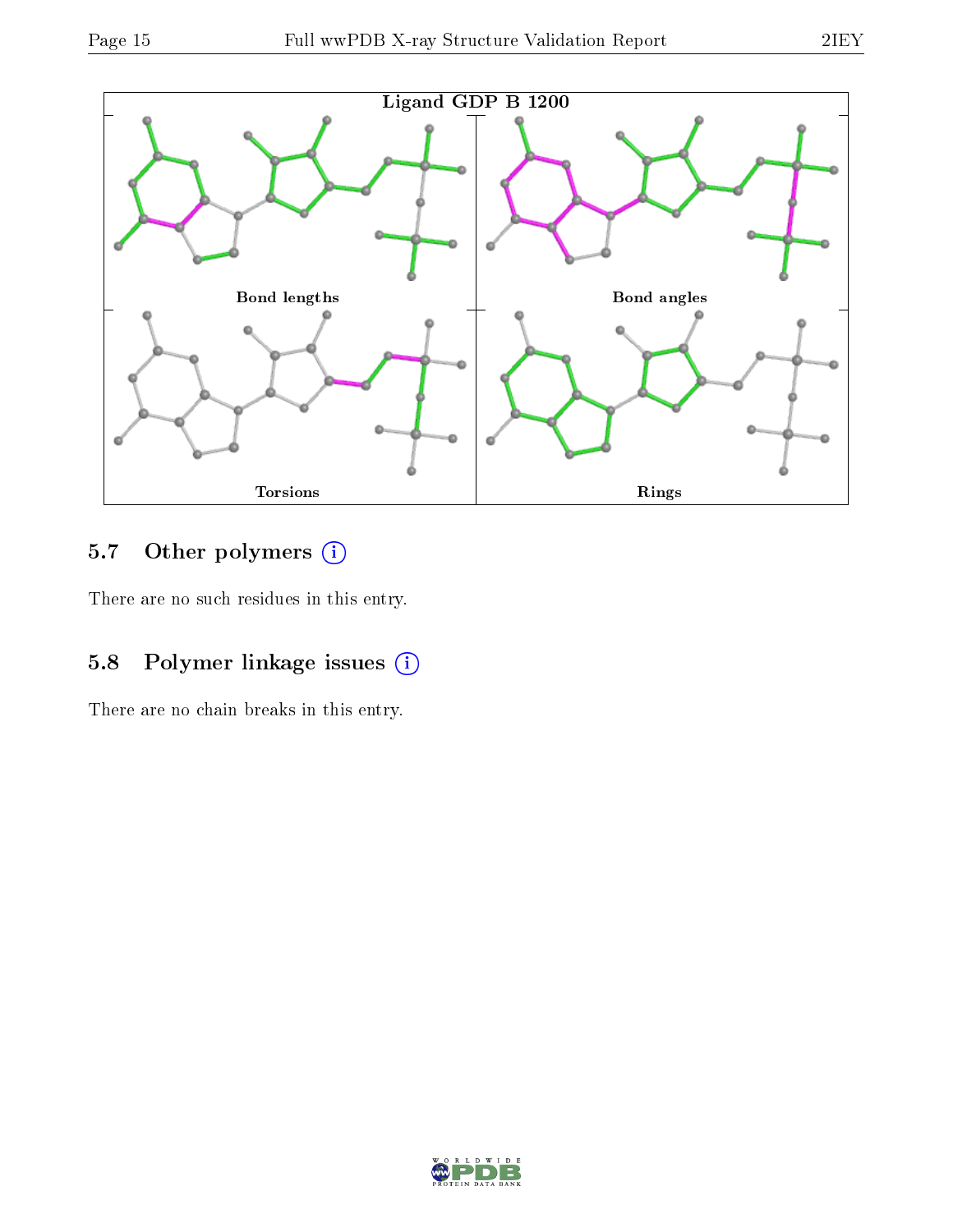## 6 Fit of model and data  $\left( \cdot \right)$

### 6.1 Protein, DNA and RNA chains (i)

In the following table, the column labelled  $#RSRZ>2'$  contains the number (and percentage) of RSRZ outliers, followed by percent RSRZ outliers for the chain as percentile scores relative to all X-ray entries and entries of similar resolution. The OWAB column contains the minimum, median,  $95<sup>th</sup>$  percentile and maximum values of the occupancy-weighted average B-factor per residue. The column labelled  $Q< 0.9$  lists the number of (and percentage) of residues with an average occupancy less than 0.9.

| Mol | Chain | Analysed        | ${ <\hspace{-1.5pt}{\mathrm{RSRZ}} \hspace{-1.5pt}>}$ | $\#\text{RSRZ}{>}2$ | $OWAB(A^2)$    | $\rm Q\textcolor{black}{<}0.9$ |
|-----|-------|-----------------|-------------------------------------------------------|---------------------|----------------|--------------------------------|
|     |       | 159/195(81%)    | 0.21                                                  | $3(1\%)$ 66<br>53   | 35, 45, 60, 70 |                                |
|     |       | $159/195(81\%)$ | 0.31                                                  | $5(3\%)$ 49<br>1321 | 41, 52, 68, 72 |                                |
| All | All   | $318/390(81\%)$ | 0.26                                                  | $8(2\%)$ 57<br>43   | 35, 49, 67, 72 |                                |

All (8) RSRZ outliers are listed below:

| Mol | Chain | Res | Type       | <b>RSRZ</b> |
|-----|-------|-----|------------|-------------|
|     |       | 91  | ASP        | 4.8         |
|     |       | 69  | <b>HIS</b> | 4.1         |
| 1   | В     | 65  | ALA        | 3.1         |
| 1   | В     | 54  | <b>ASP</b> | 2.7         |
|     |       | 68  | <b>VAL</b> | 2.5         |
| 1   | В     | 66  | PHE        | 2.4         |
|     |       | 51  | VAL        | 2.4         |
| 1   |       | 34  | PHE        | 2.2         |

### 6.2 Non-standard residues in protein, DNA, RNA chains (i)

There are no non-standard protein/DNA/RNA residues in this entry.

### 6.3 Carbohydrates (i)

There are no carbohydrates in this entry.

### 6.4 Ligands  $(i)$

In the following table, the Atoms column lists the number of modelled atoms in the group and the number defined in the chemical component dictionary. The B-factors column lists the minimum,

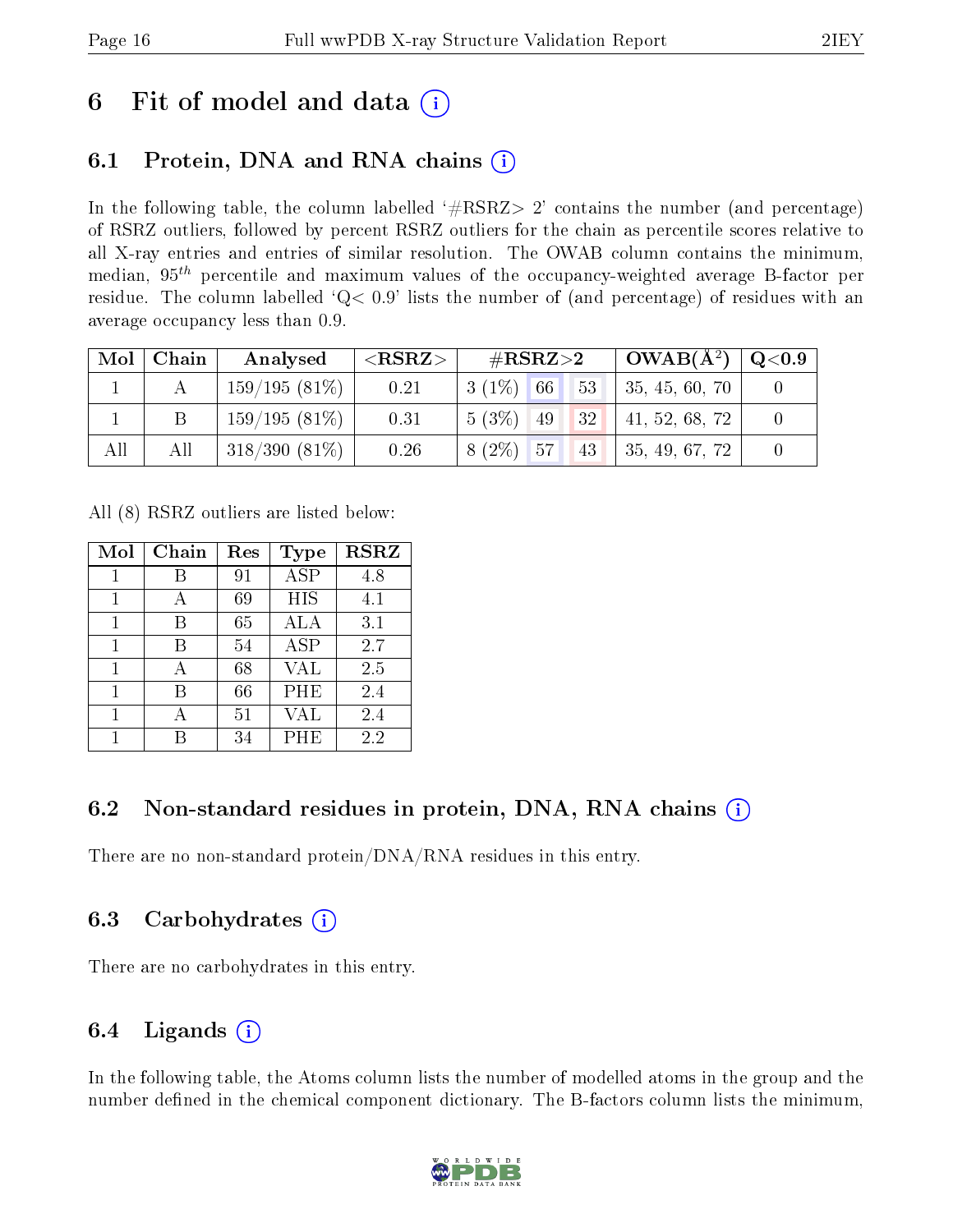| Mol | Type | Chain |         |       |      |      | $\mid$ Res $\mid$ Atoms $\mid$ RSCC $\mid$ RSR $\mid$ B-factors( $A^2$ ) $\mid$ Q<0.9 |  |
|-----|------|-------|---------|-------|------|------|---------------------------------------------------------------------------------------|--|
|     | GDP  |       | $200\,$ | 28/28 | 0.95 | 0.17 | 32, 33, 39, 40                                                                        |  |
|     | GDP  |       | 1200    | 28/28 | 0.95 | 0.14 | 41, 43, 48, 48                                                                        |  |

median,  $95<sup>th</sup>$  percentile and maximum values of B factors of atoms in the group. The column labelled ' $Q< 0.9$ ' lists the number of atoms with occupancy less than 0.9.

The following is a graphical depiction of the model fit to experimental electron density of all instances of the Ligand of Interest. In addition, ligands with molecular weight  $> 250$  and outliers as shown on the geometry validation Tables will also be included. Each fit is shown from different orientation to approximate a three-dimensional view.